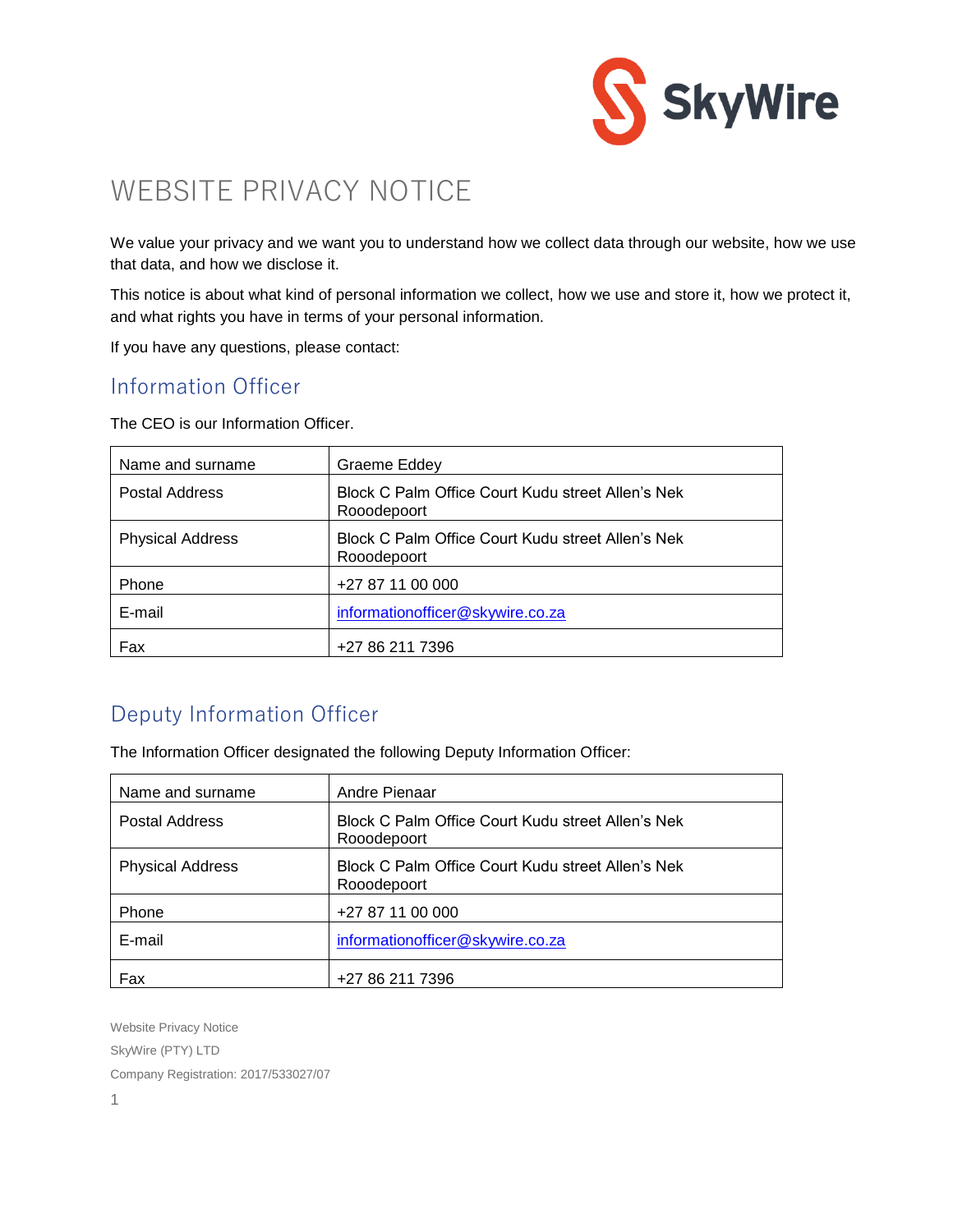

#### **1. WHAT THIS PRIVACY NOTICE IS ABOUT**

| Who does this privacy notice apply to?       | This notice applies to everyone that visits the<br>SkyWire website. In terms of the Protection of<br>Personal Information Act ('POPIA'), you are the data<br>subject.                                                                                                                                                                                                                                                                                                                                                           |
|----------------------------------------------|---------------------------------------------------------------------------------------------------------------------------------------------------------------------------------------------------------------------------------------------------------------------------------------------------------------------------------------------------------------------------------------------------------------------------------------------------------------------------------------------------------------------------------|
| Who are you sharing your information with?   | You are sharing your information with SkyWire.<br>Our registered address is:                                                                                                                                                                                                                                                                                                                                                                                                                                                    |
|                                              | SkyWire, Block C Palm Office Court Kudu street<br>Allen's Nek Rooodepoort                                                                                                                                                                                                                                                                                                                                                                                                                                                       |
|                                              | In terms of POPIA, we are the responsible party.                                                                                                                                                                                                                                                                                                                                                                                                                                                                                |
| What personal information is.                | Personal information is all information relating to a<br>specific individual. This includes contact information,<br>information relating to your race, gender, sex,<br>pregnancy status, marital status, ethnic or national<br>origin, sexual orientation, physical or mental health,<br>disability, religion, belief, culture, language, education<br>background, financial information, criminal behaviour,<br>employment history, personal opinions, views or<br>preferences, and private or confidential<br>correspondence. |
|                                              | It does not matter whether the information is held on<br>paper or in an electronic or other format - it is still<br>personal information and must be protected.                                                                                                                                                                                                                                                                                                                                                                 |
| We may update this notice from time to time. | From time to time, we may have to change this<br>privacy notice to accommodate changes in our<br>business or changes to the law.                                                                                                                                                                                                                                                                                                                                                                                                |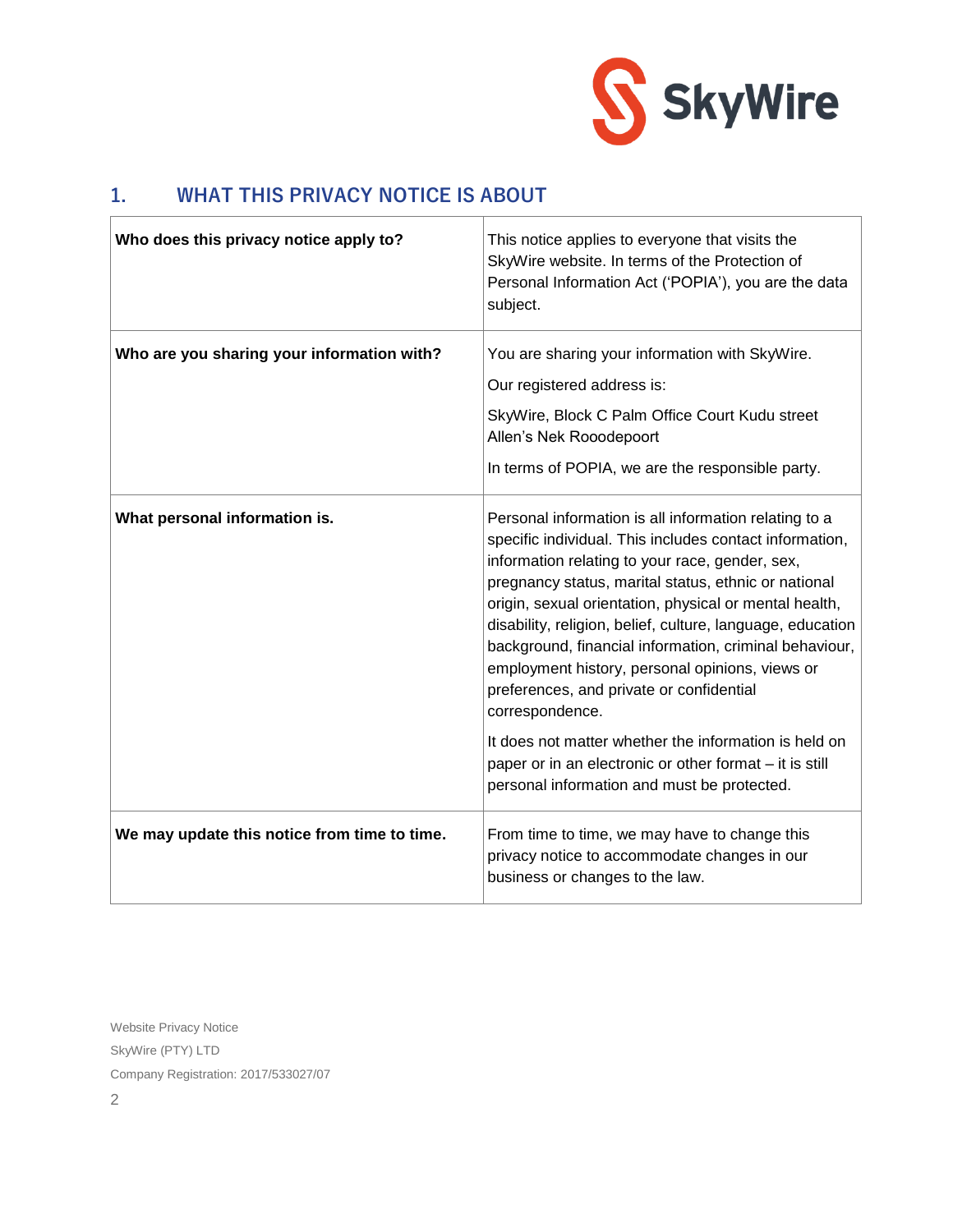

#### **2. HOW WE COLLECT AND USE YOUR INFORMATION**

| When you sign up for our newsletter.         | You can choose to subscribe to our newsletter.<br>However, if you want to unsubscribe you can do so at<br>any time by following the unsubscribe link at the<br>bottom of our email or by contacting us.                                                                                                                                                                                                                               |
|----------------------------------------------|---------------------------------------------------------------------------------------------------------------------------------------------------------------------------------------------------------------------------------------------------------------------------------------------------------------------------------------------------------------------------------------------------------------------------------------|
| When you contact us.                         | The type of personal information we collect and share<br>depends on whether you submit questions, request<br>information, inquire about our products or services, or<br>give us feedback. When you contact us, we collect<br>the information included in your message, such as<br>your contact details (e.g., name, address, telephone<br>numbers, fax numbers, email addresses). We use<br>this information to communicate with you. |
| When we use cookies to optimise our website. | Most of the time we collect your information directly<br>from you. However, sometimes we collect your<br>personal information using cookies.<br>When you visit our website, we collect certain<br>information automatically by using cookies, including:<br>your device operating system<br>access time<br>other device data<br>advertisements and other areas of the<br>website you clicked on<br>your location                      |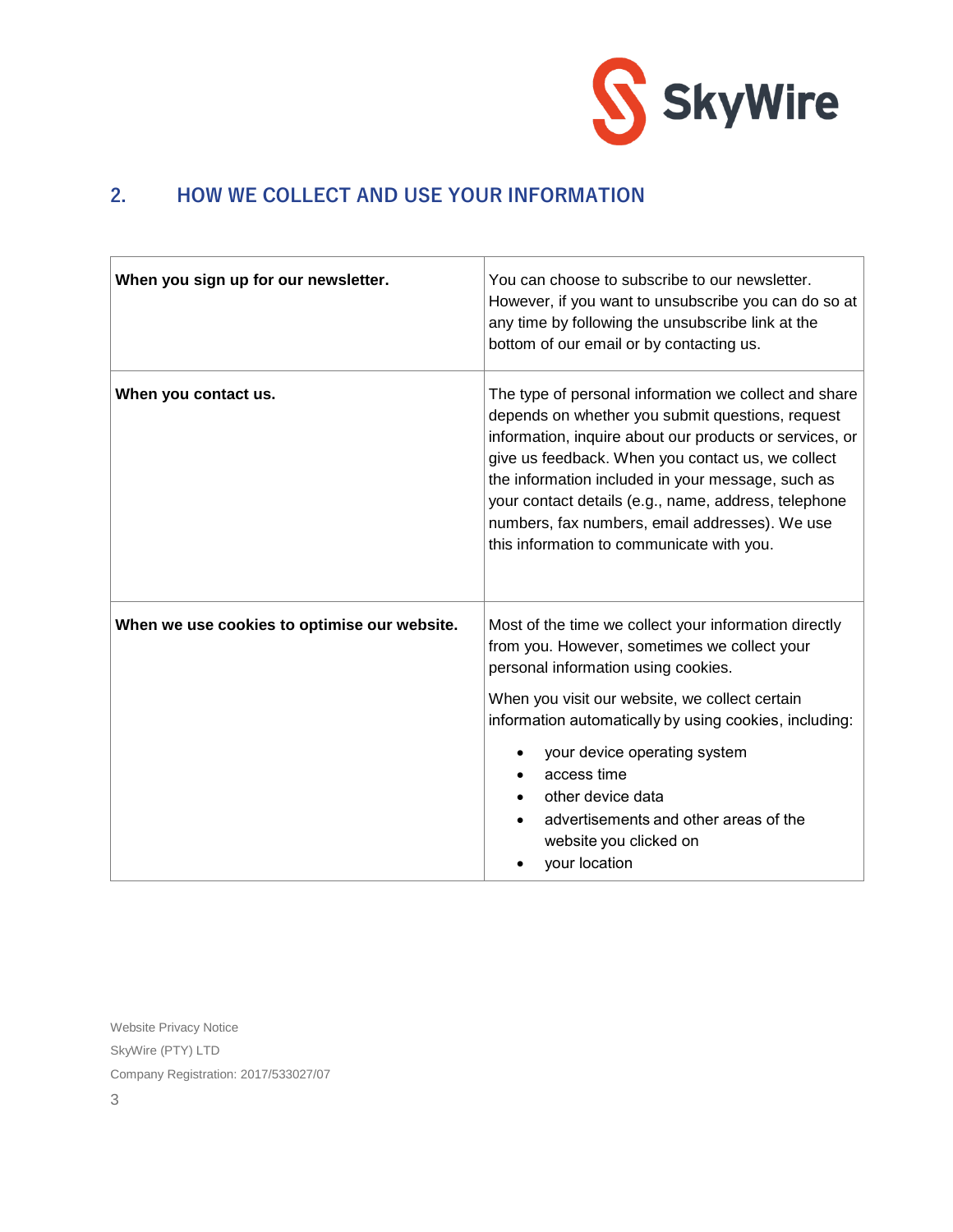

#### **3. HOW WE USE COOKIES**

| We use cookies to collect information for our<br>website to function optimally. | We use first-party and third-party cookies.<br>First-party cookies are cookies that we put on your<br>device directly.<br>Third-party cookies are cookies that our service                                                                                                                                                                                                                                                                                            |
|---------------------------------------------------------------------------------|-----------------------------------------------------------------------------------------------------------------------------------------------------------------------------------------------------------------------------------------------------------------------------------------------------------------------------------------------------------------------------------------------------------------------------------------------------------------------|
|                                                                                 | providers place on your device when you visit our<br>website. We use these service providers to analyse<br>how you use our website and to detect malicious<br>visitors.                                                                                                                                                                                                                                                                                               |
| We use cookies that are essential for our<br>website.                           | These cookies are essential for the normal<br>functioning of our website and for you to use its<br>features, such as accessing secure areas of the site.                                                                                                                                                                                                                                                                                                              |
| We use cookies to<br>collect statistics and analyse how you use our<br>website. | These cookies, which include cookies from third-party<br>analytics services, collect information about how you<br>use our websites, such as the pages you visit and the<br>links you click on. We cannot use this information to<br>identify you as the information is anonymised. The<br>sole purpose of these cookies is to improve the<br>functionality of our website.<br>You may opt-out of these cookies without affecting<br>the functionality of our website. |
| We use cookies to store your preferences.                                       | These cookies allow our website to remember<br>choices you made in the past, such as your selected<br>font size.                                                                                                                                                                                                                                                                                                                                                      |
|                                                                                 | You may opt-out of these cookies, but this will affect<br>some functionality of our website.                                                                                                                                                                                                                                                                                                                                                                          |
| We use cookies for marketing and advertising<br>purposes.                       | These cookies track your online activity to help us<br>deliver relevant advertising, or limit how many times<br>you see an ad. These cookies can share information<br>with other organisations or advertisers.                                                                                                                                                                                                                                                        |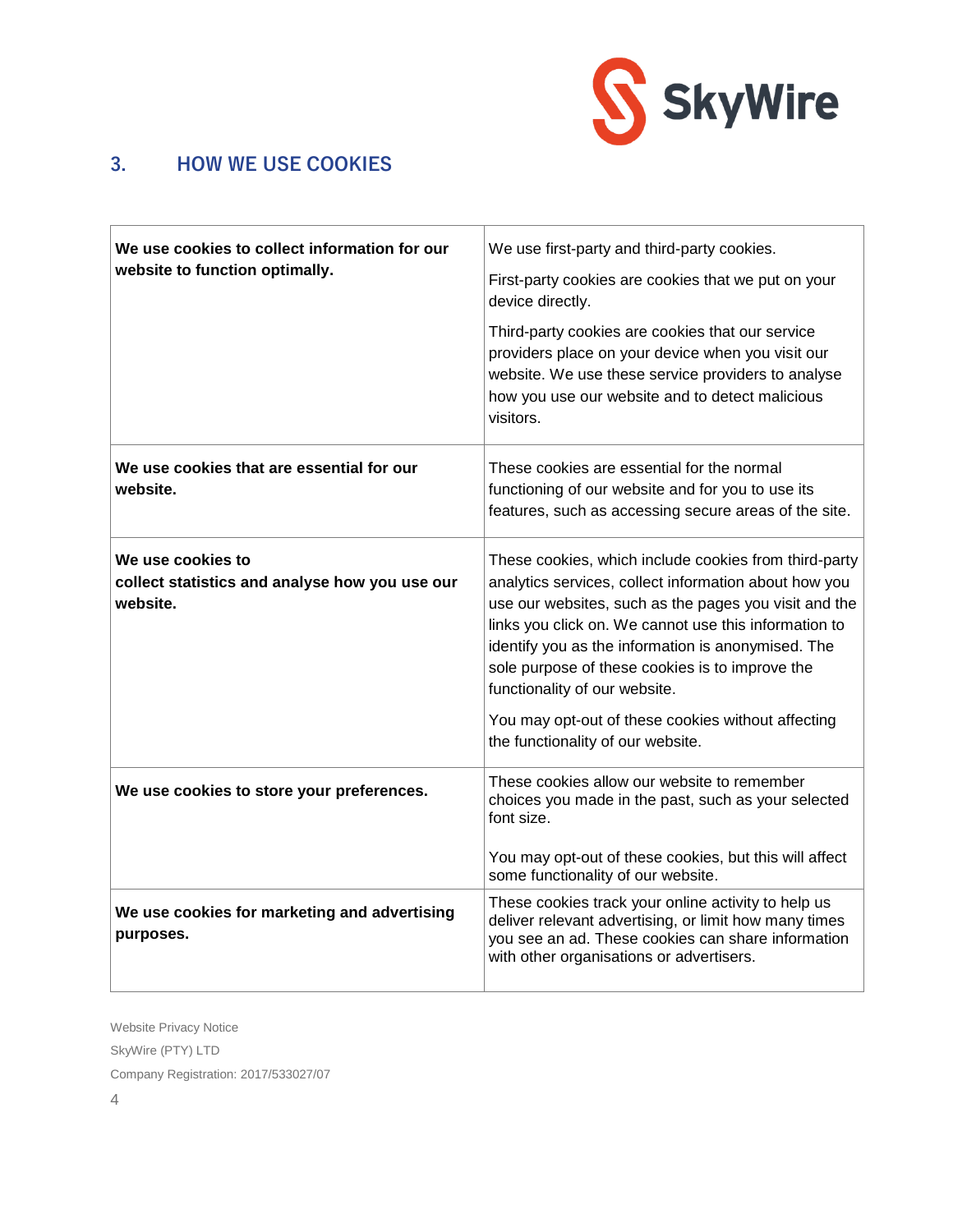

|                                                     | You may opt-out of these cookies without affecting<br>the functionality of our website.                                                                     |
|-----------------------------------------------------|-------------------------------------------------------------------------------------------------------------------------------------------------------------|
| You can manage cookies through your web<br>browser. | Most browsers will tell you how to stop accepting new<br>cookies, how to be notified when you receive a new<br>cookie, and how to disable existing cookies. |
|                                                     | You can find out how to do this by clicking 'help' on<br>your browser's menu or by<br>visiting www.allaboutcookies.org.                                     |
|                                                     | If you disable cookies, it may affect the functionality<br>of our website.                                                                                  |
|                                                     | These links will explain how to manage cookies for<br>the most common browsers:                                                                             |
|                                                     | <b>Microsoft Edge</b><br>$\bullet$<br><b>Google Chrome</b><br>$\bullet$<br><b>Firefox</b>                                                                   |
|                                                     | Safari                                                                                                                                                      |

## **4. HOW WE SHARE YOUR INFORMATION**

| We may share your personal information<br>internally or with service providers to run our<br>website. | We may have to share your personal information:<br>• in some instances, with other companies in<br>the Reunert group for everyday business<br>purposes;<br>to comply with legislation, the government,<br>$\bullet$<br>or a court:<br>if, from time-to-time, parts of the business<br>$\bullet$<br>are sold which could include a transfer of<br>your information; |
|-------------------------------------------------------------------------------------------------------|--------------------------------------------------------------------------------------------------------------------------------------------------------------------------------------------------------------------------------------------------------------------------------------------------------------------------------------------------------------------|
|                                                                                                       | • when we share our website visitor statistics<br>with Google and Right Click Media for data<br>analytics purposes and SEO; and<br>with companies who provide services on<br>$\bullet$<br>our behalf and with our instructions (e.g.,<br>our website maintenance service<br>providers).                                                                            |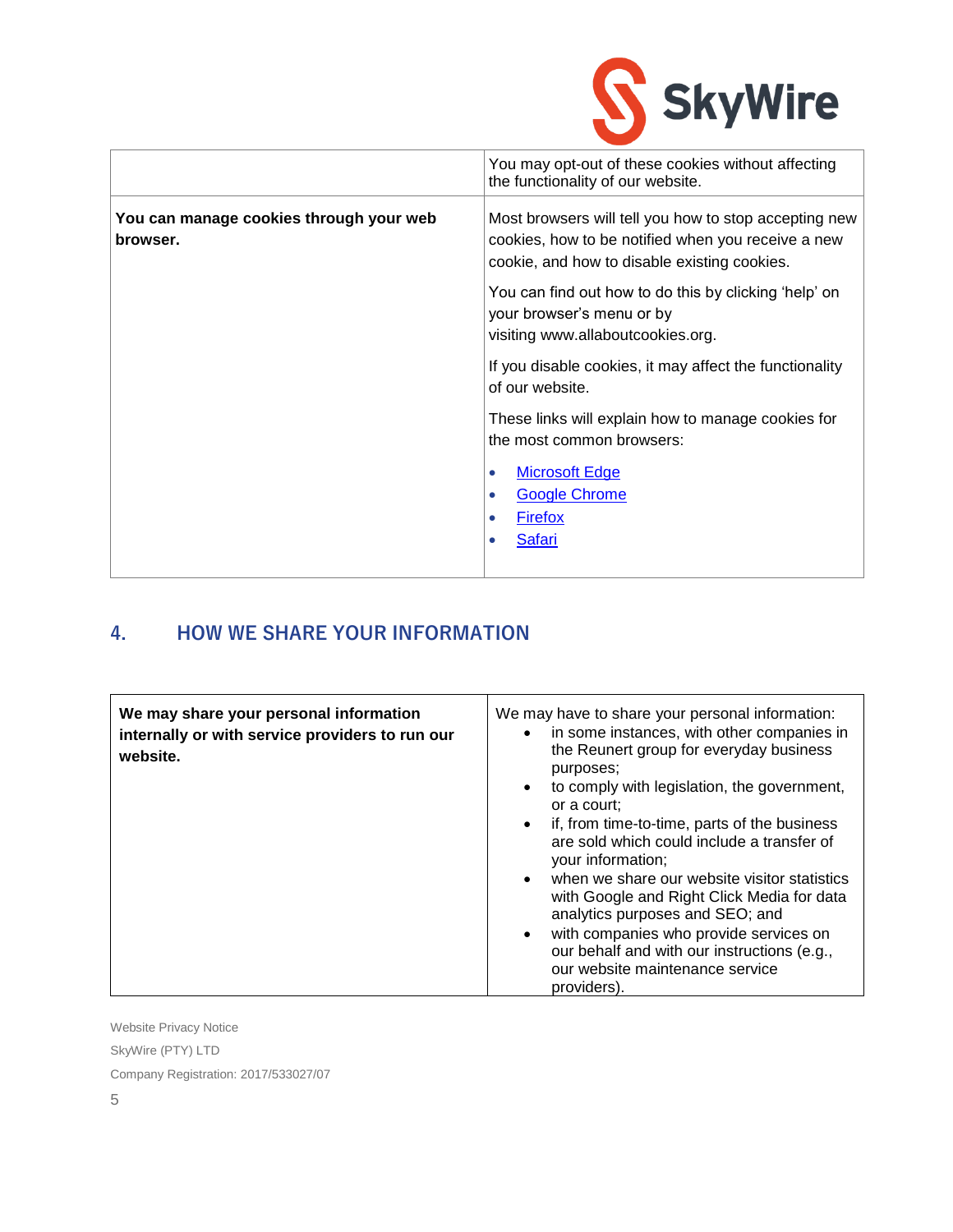

| We only share the minimum amount of your<br>personal information.                   | We only share the minimum amount of your<br>personal information that our service providers<br>require.                                                                                                                                                                         |
|-------------------------------------------------------------------------------------|---------------------------------------------------------------------------------------------------------------------------------------------------------------------------------------------------------------------------------------------------------------------------------|
| We only share your personal information with<br>service providers we trust.         | We require that our service providers agree to keep<br>your personal information secure and confidential<br>and only use it for the purposes for which we<br>shared it with them.                                                                                               |
| Some of the service providers that we use may<br>be in other countries.             | When we share personal information with our<br>service providers in other countries that may not<br>have the same levels of protection of personal<br>information as South Africa, they must undertake to<br>protect your personal information to the same level<br>that we do. |
| We provide for appropriate safeguards before<br>we share your personal information. | We have appropriate safeguards in place in<br>contracts between our local and foreign service<br>providers and us.                                                                                                                                                              |

#### **5. HOW WE STORE YOUR INFORMATION**

| We retain your personal information for as long<br>as it is reasonably necessary. | We retain your personal information for as long as we<br>have a legitimate reason to keep it. These periods<br>vary depending on the type of personal information,<br>the reason why we originally collected it, and if there |
|-----------------------------------------------------------------------------------|-------------------------------------------------------------------------------------------------------------------------------------------------------------------------------------------------------------------------------|
|                                                                                   | is a specific retention period required by law.                                                                                                                                                                               |

#### **6. HOW WE KEEP YOUR INFORMATION SECURE**

| We have reasonable security measures in place<br>to protect your personal information and to<br>minimise the impact of a breach. | We base our security measures on the sensitivity of<br>the personal information that we hold. Our security<br>measures are in place to protect your personal<br>information from: |
|----------------------------------------------------------------------------------------------------------------------------------|-----------------------------------------------------------------------------------------------------------------------------------------------------------------------------------|
|                                                                                                                                  | loss<br>misuse<br>$\bullet$<br>unauthorised access<br>$\bullet$<br>being altered<br>being destroyed                                                                               |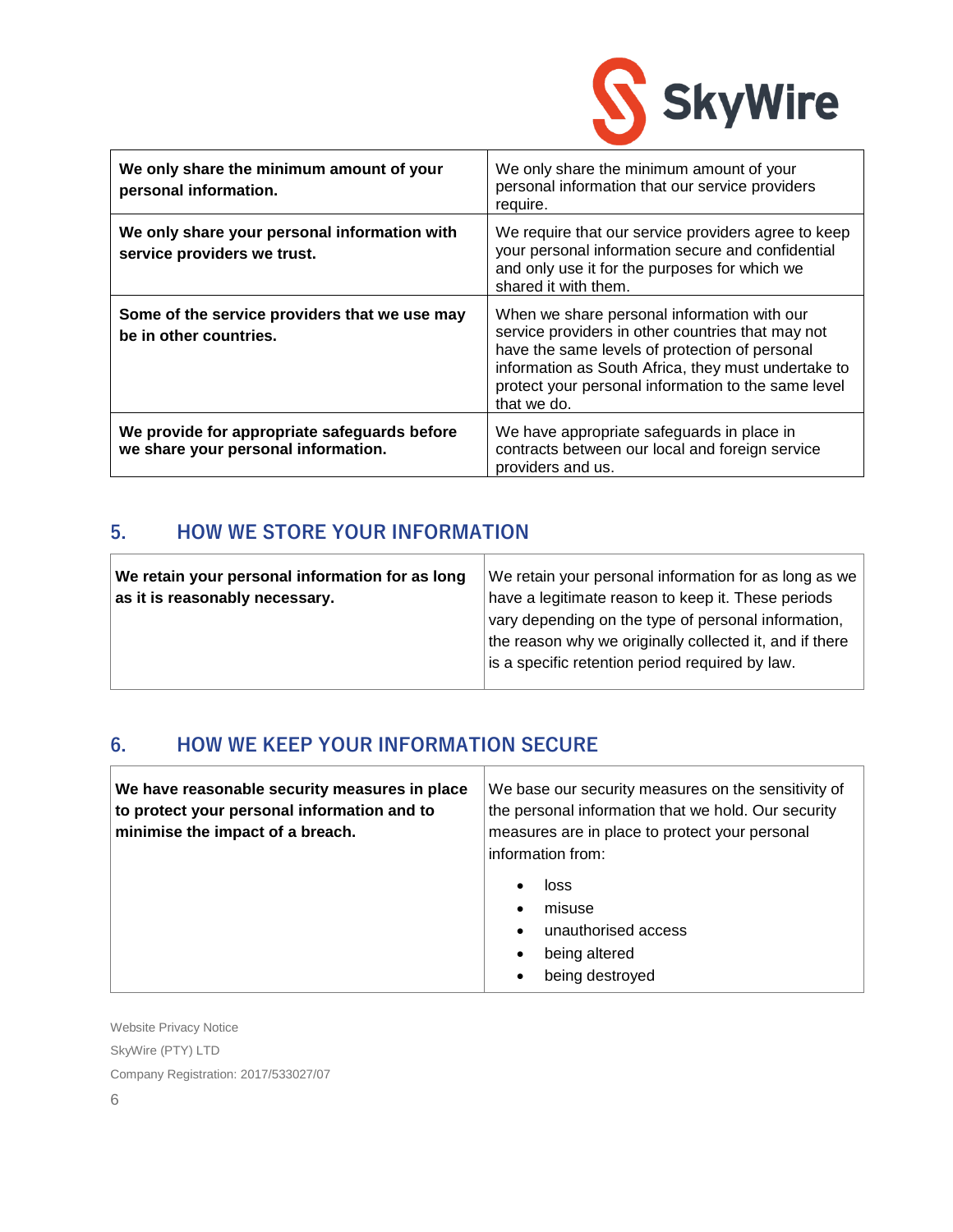

| We regularly monitor our systems for possible<br>vulnerabilities and attacks.      | No system is perfect, and we cannot guarantee that<br>we will never experience a breach of any of our<br>physical, technical, or managerial safeguards, but we<br>regularly monitor our systems for vulnerabilities. |
|------------------------------------------------------------------------------------|----------------------------------------------------------------------------------------------------------------------------------------------------------------------------------------------------------------------|
| We will let you know of any breaches that may<br>affect your personal information. | If something should happen, we have taken steps to<br>minimise the threat to your privacy, and we will let<br>you know if your personal information has been<br>compromised.                                         |
|                                                                                    | We will also let you know how you can help minimise<br>the impact of the breach.                                                                                                                                     |

## **7. YOUR PERSONAL INFORMATION RIGHTS**

| You may ask us about your personal<br>information.  | You have the right to know when we collect and use<br>your personal information, and to ask us what we<br>know about you and what we do with that information.                                                                                                                                                                       |
|-----------------------------------------------------|--------------------------------------------------------------------------------------------------------------------------------------------------------------------------------------------------------------------------------------------------------------------------------------------------------------------------------------|
| You may access your personal information.           | You may ask to access your personal information by<br>contacting the SkyWire Information Officer/Deputy<br>Officer using email address:<br>informationofficer@skywire.co.za<br>We may take up to one month to respond to your<br>request and may charge a fee in some<br>circumstances. We will let you know if this is the<br>case. |
| You have control over your personal<br>information. | You may:<br>ask that we update incorrect personal<br>$\bullet$<br>information, or complete personal information that<br>may be incomplete;<br>ask that we delete your personal information;<br>ask to receive your personal information in a<br>structured, commonly used, and machine-<br>readable format;                          |